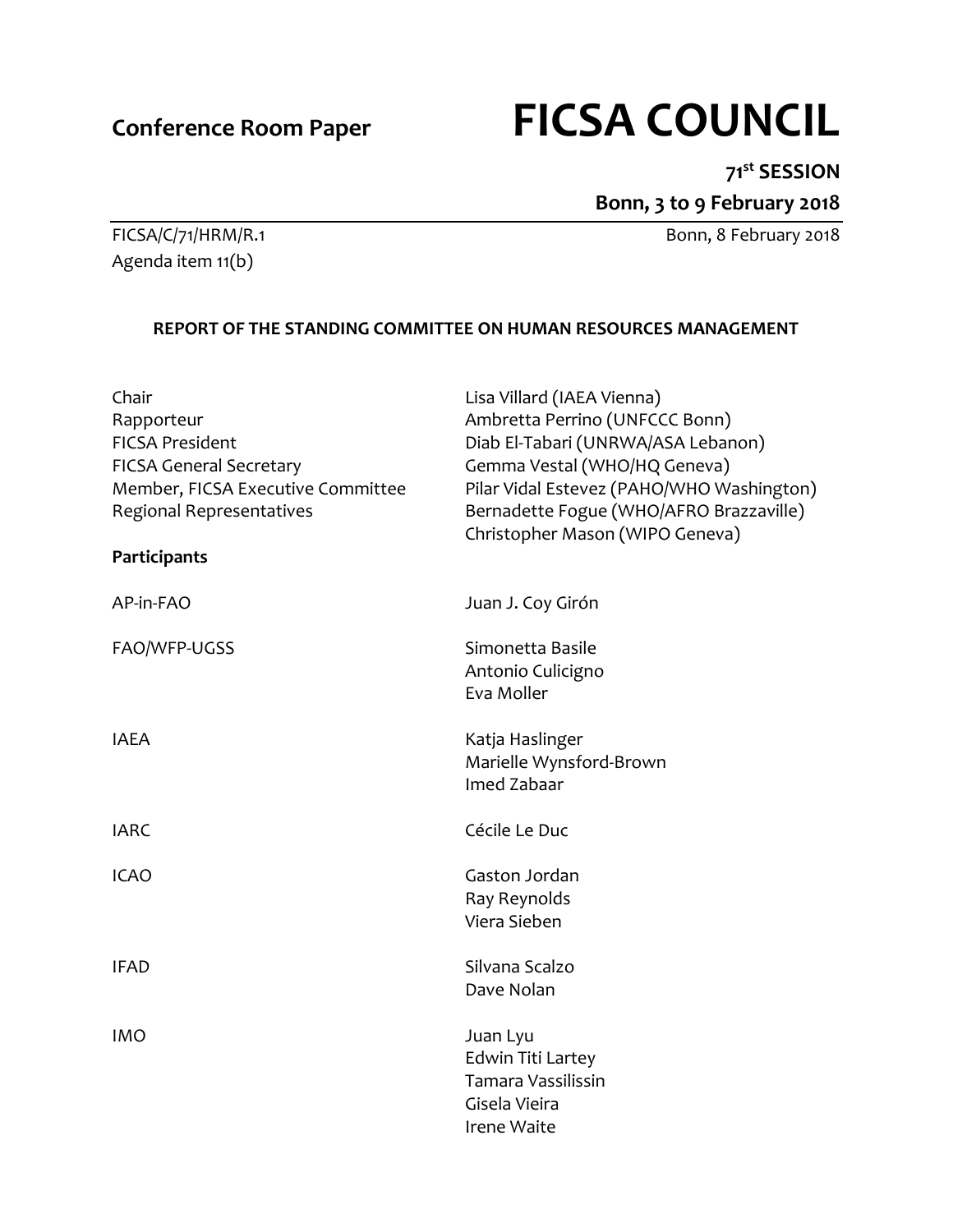| <b>ITU</b>          | Akim Falou-Dine<br><b>Christine Gimenez</b><br>Carmen Montenegro |
|---------------------|------------------------------------------------------------------|
| <b>OSCE</b>         | Nizar Zaher                                                      |
| <b>UNAIDS</b>       | Tanya Quinn-Maguire                                              |
| <b>UNGSC</b>        | Ezio Capriola<br>Vito Musa                                       |
| <b>UNESCO</b>       | Maria Helena Capelli Miguel<br>Elia Matias                       |
| <b>UNWTO</b>        | Maria Teresa Fernandez<br>Samiti Siv                             |
| UPU                 | <b>Birahim Fall</b><br>Stéphane Vuillemin                        |
| WHO/EMRO            | Nasr El Sottohy<br>Ata Nour                                      |
| WHO/EURO Copenhagen | Antonella Biasiotto<br>Julia Nowacki                             |
| WHO/HQ Geneva       | Marina Appiah<br>Catherine Kirorei Corsini<br>Kiranjeet Kaur     |
| WHO/SEARO New Delhi | Rajesh Mehta                                                     |
| WHO/WPRO Manila     | Rachelle Anyayahan                                               |
| <b>WIPO</b>         | Olivier Steele                                                   |
| <b>WMO</b>          | Jalil Housni                                                     |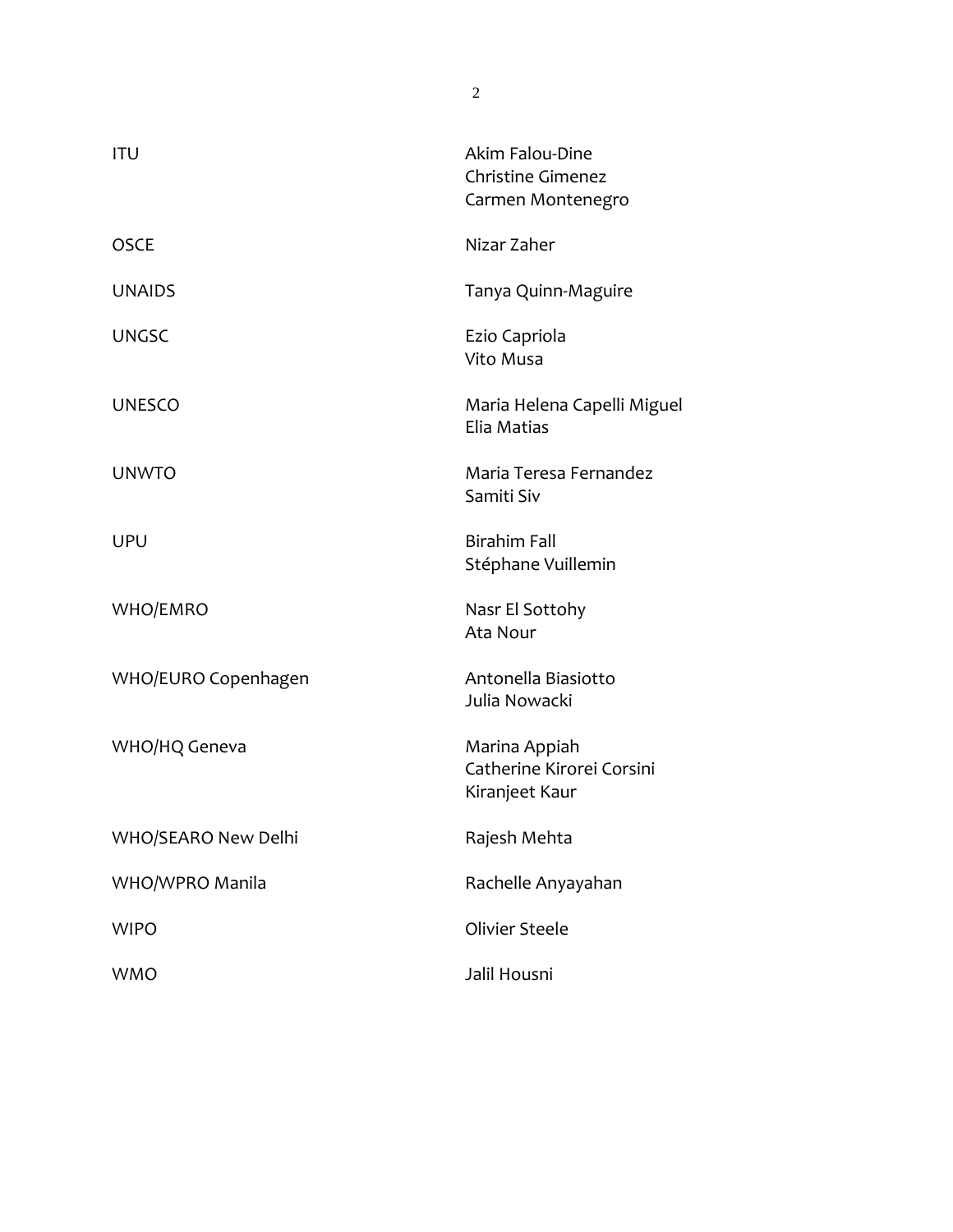**Members with associate status**

| <b>CERN</b>  | Isabelle Mardirossian<br>Ghislain Roy |
|--------------|---------------------------------------|
| <b>OPCW</b>  | Megan Lehmann                         |
| Guest        |                                       |
| <b>UNIDO</b> | <b>Chantal Pothier</b>                |

# **Adoption of the agenda (Agenda item 1)**

- 1. Adoption of the agenda
- 2. Election of the rapporteur
- 3. Update from WHO regarding litigation relating to delays in implementing MAS65
- 4. Update on whistleblowing policies in international organizations
- 5. Update on the review of the differences relating to conditions for dismissal through the PMS in terms of time and process, while outlining the best and worst practices re. Council decision FICSA/C/70/D/5<sup>1</sup> (FICSA/C/71/HRM/1)
- 6. HLCM proposal Agenda 2030, especially the proposal to increase the use of nonstaff contracts (FICSA/C/71/HRM/4)
- 7. Findings and conclusions of the FICSA survey on alternative working arrangements (FICSA/C/71/HRM/2)
- 8. Guidelines for organizations in crisis (FICSA/C/71/HRM/5)
- 9. Update on UNRWA funding (FICSA/C/71/HRM/CRP.2)
- 10. Requests for training in 2018
- 11. FICSA resolution on harassment (FICSA/C/71/HRM/3/Rev.1)
- 12. Other business
- 13. Nomination of Standing Committee officers and core group members

# **Election of the rapporteur (Agenda item 2)**

1. The Standing Committee (SC) elected Ms Ambretta Perrino (UNFCCC) as rapporteur.

### **Update from WHO regarding litigation relating to delays in implementing MAS65 (Agenda Item 3)**

2. The representative from WHO explained that the reason for the appeal was that staff felt they had been deceived by the previous administration. Initially, staff had been told that MAS65 would be implemented in 2018, and therefore staff members were not required to

 $1$  The FICSA Executive Committee should also undertake a review of the differences relating to conditions for dismissal through the PMS in terms of time and process, while outlining the best and worst practices.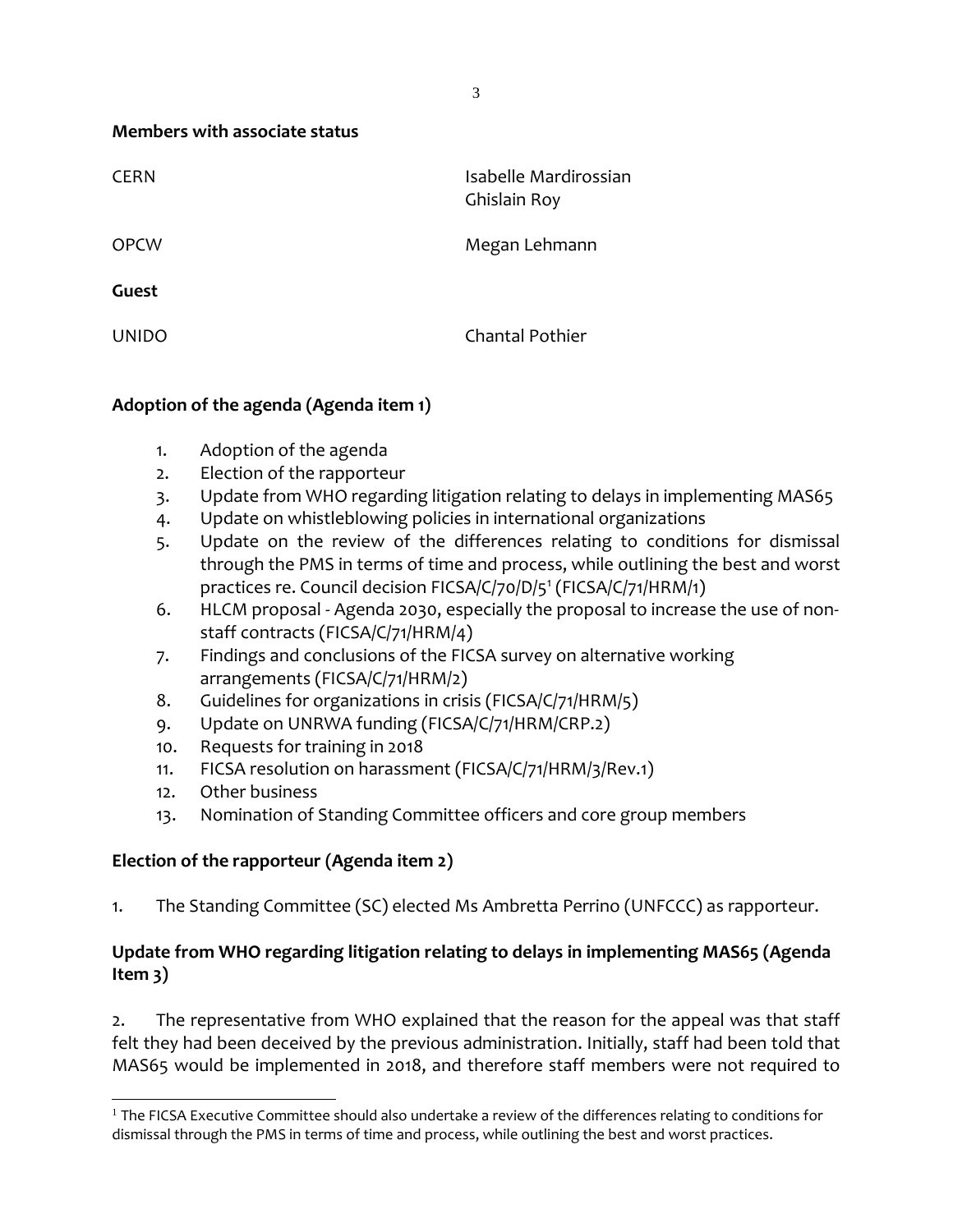do anything. However, the Executive Board then went ahead and implemented MAS65 in 2019.

3. The discussion that followed noted that inconsistencies still prevailed among the agencies in the implementation of MAS65. Additionally, it was recognized that the implementation of MAS65 could have a negative impact on other policies. Staff associations/unions should thus be very vigilant and note any negative implications.

**The Standing Committee recommended that the staff associations/unions should monitor the changes that the implementation of MAS65 might bring about in terms of existing policies in their organizations and keep the FICSA Secretariat informed of any negative impact on staff.**

#### **Update on whistle-blowing policies in international organizations (Agenda item 4)**

4. At the 70th FICSA Council, the SC had recommended that a working group on whistleblower protection be established. The Chair of that working group gave a comprehensive presentation on both the work of the group and whistle-blower protection policies in general, which would be made available to the FICSA membership on the website.

5. Whistle-blowing was recognized as an important issue. There needed to be a clear understanding of what happened to those who pointed out wrongdoings in their organizations. The effect on a staff member's overall health, family life and mental health was one major factor that could not be ignored. The Standing Committee also discussed that whistle-blowers suffered retaliation in many forms, such as non-renewal of fixed-term contracts, deliberately bad performance evaluations, blacklisting and ostracisation. Even if staff were able to file for protection against retaliation, the Ethics Office generally refused such requests. That had led to another important point which had also been included in the Working Group's terms of reference in 2017: the need for an independent ethics office.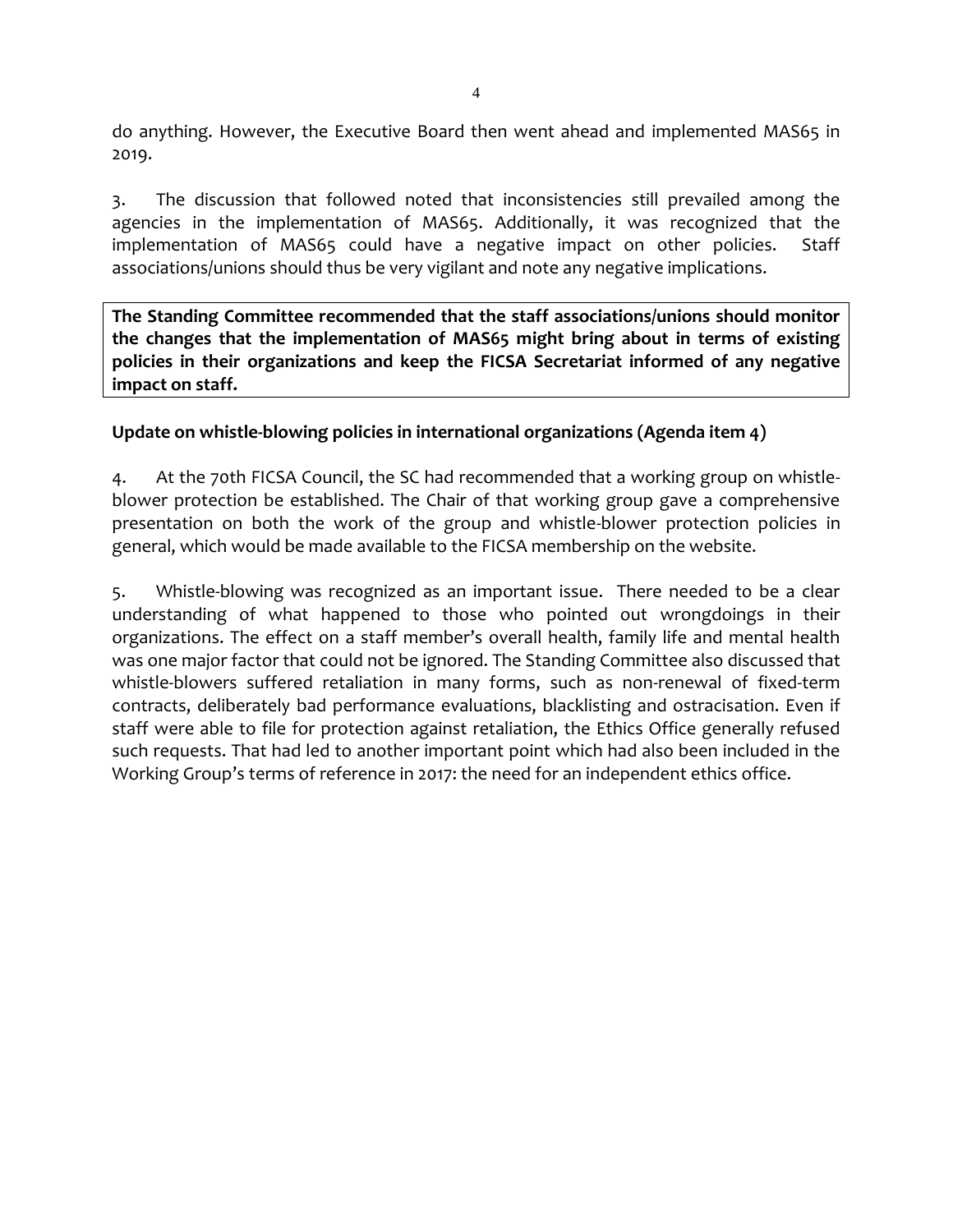**The Standing Committee recommended that the Working Group established at the 70th session, should undertake the following tasks in the course of 2018:** 

**(a) Prepare a template of common policies that the Standing Committee could share at the 72nd session of the FICSA Council;** 

**(b) Look into the establishment of a platform for FICSA members to facilitate the sharing of lessons learned, best practices and successes;** 

**(c) Develop a questionnaire to be sent to the membership so that an inventory of current whistle-blowing policies could be compiled;** 

**(d) Assist the FICSA Executive Committee in organizing a training workshop on whistleblowing; and** 

**(e) Develop a policy paper on addressing the issue of whistle-blowing and the manner in which staff associations/unions could help their organizations in that regard.**

**The Standing Committee also recommended that the FICSA secretariat should make the 2018 JIU report on whistle-blowing available to the membership.**

# **Update on the review of the differences relating to conditions for dismissal through the PMS in terms of time and process, while outlining the best and worst practices re. Council decision FICSA/C/70/D/5<sup>2</sup> (FICSA/C/71/HRM/1) (Agenda item 5)**

6. The Standing Committee took note of the report provided by the FICSA Executive Committee and recognized that it was an excellent reference document that staff associations/unions could use as a basis for their discussions with management on performance management systems.

# **HLCM proposal - Agenda 2030, especially the proposal to increase the use of non-staff contracts (FICSA/C/71/HRM/4) (Agenda item 6)**

7. The 2030 Agenda called on the United Nations common system to move from silos to synergy and from fragmentation to partnerships, as well as provide more efficient service delivery. The FICSA Executive Committee report (document FICSA/C/71/7) highlighted how that approach might lead to job losses, greater use of National Professional Officers (NPOs) and a reduction of core staff within UN organizations and specialized agencies. It was clear that organizations were interested in cutting costs by issuing non-staff contracts; however that trend would have countless detrimental effects ranging from a lack of independence to possible cuts in both pensions and pay.

**The Standing Committee recommended that (a) The FICSA Executive Committee should remain vigilant and pro-active at the high level meetings when the use of non-staff contracts as well as such issues as flexible workforces and fit-for-purpose workforces were being discussed; and (b) Staff associations/unions should inform FICSA whenever it** 

2

The FICSA Executive Committee should also undertake a review of the differences relating to conditions for dismissal through the PMS in terms of time and process, while outlining the best and worst practices.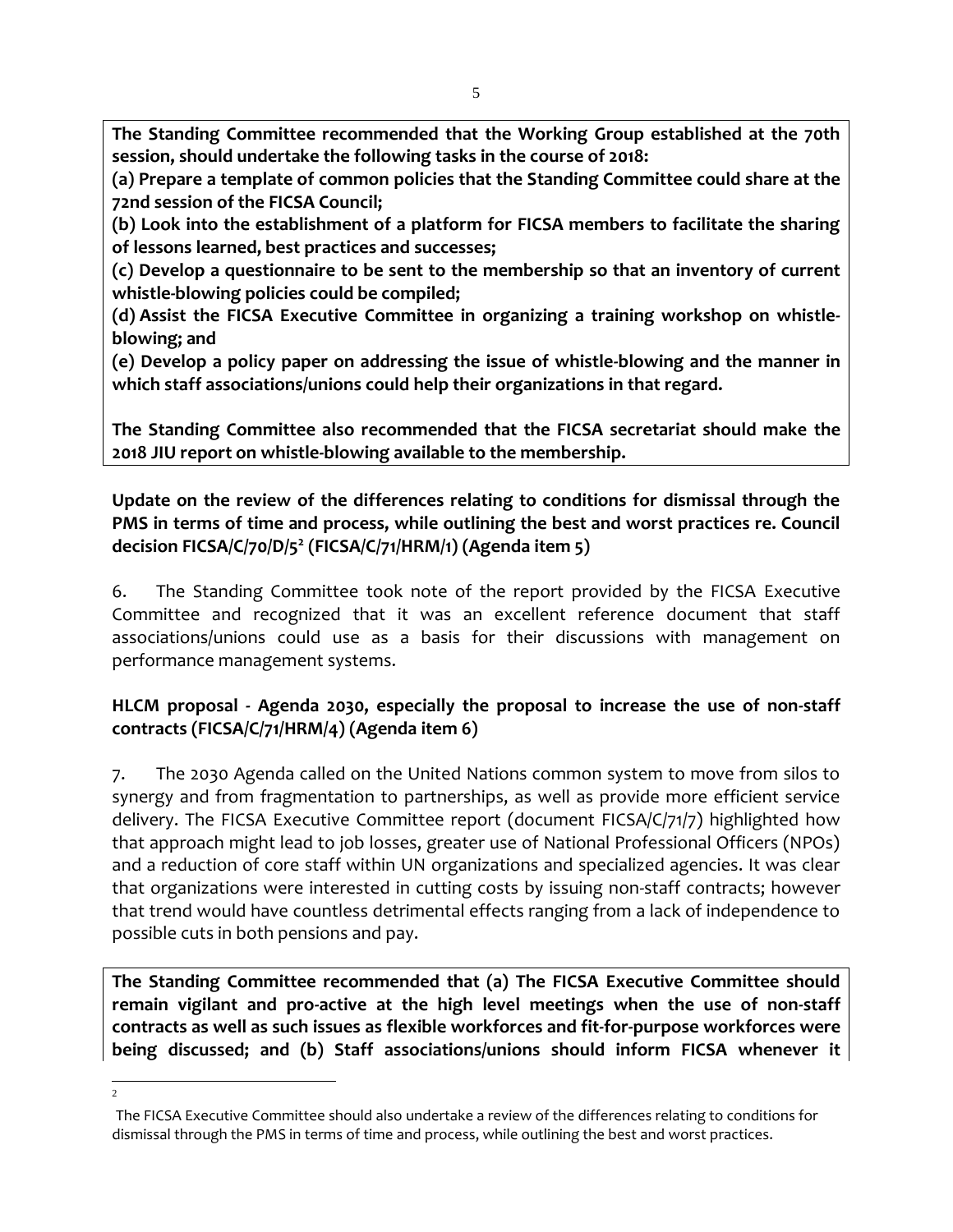**became apparent that their organizations were resorting to non-staff contracts and freezing posts.**

### **Findings and conclusions of the FICSA survey on alternative working arrangements (FICSA/C/71/HRM/2) (Agenda item 7)**

8. At the request of the IFAD Staff Association, FICSA had collected data from its membership on alternate working arrangements in place in the various organizations. The survey had yielded a good picture of the policies that existed on paper; however, it was evident that the implementation of the policies varied from organization to organization, from supervisor to supervisor, as well as between staff categories (P or GS). The Standing Committee expressed an interest in drilling down to analyse further the inconsistencies as applied within the organizations.

**The Standing Committee recommended that (a) FICSA members that had not responded to the initial request for information should provide their policies on alternate working arrangements so that the FICSA secretariat could add that information to the existing database; (b) The Chair/Vice-Chairs should re-examine the questions in the survey and provide the FICSA Executive Committee with a list of revised questions to be included in the survey monkey so as to facilitate the collection of information on the manner in which policies were implemented (job level, location (HQ or field, etc.); and (c) The FICSA membership should share details of their organizations' policies on telecommuting direct with the UNFCCC Staff Association (SAExcom@unfccc.int).**

#### **Guidelines for organizations in crisis (FICSA/C/71/HRM/5) (Agenda item 8)**

9. FICSA shared a set of guidelines that could be followed during periods of transformation and transition in organizations in crisis. The document comprised 10 steps aimed at harmonizing the approach during the process and protecting staff affected by organizational change.

**The Standing Committee recommended that the Membership notify the FICSA Executive Committee as soon as they were aware that organizational changes might be taking place and in the event of organizational change use the guidelines provided in the FICSA/C/71/HRM/5.**

#### **Update on UNRWA funding (FICSA/C/71/HRM/CRP.2) (Agenda item 9)**

10. The FICSA President informed the Standing Committee of the latest situation following the cuts in UNRWA funding and the mitigation measures being set up and their drawbacks. One example was the reversion to MAS60, at a time when all organizations were trying to implement MAS65.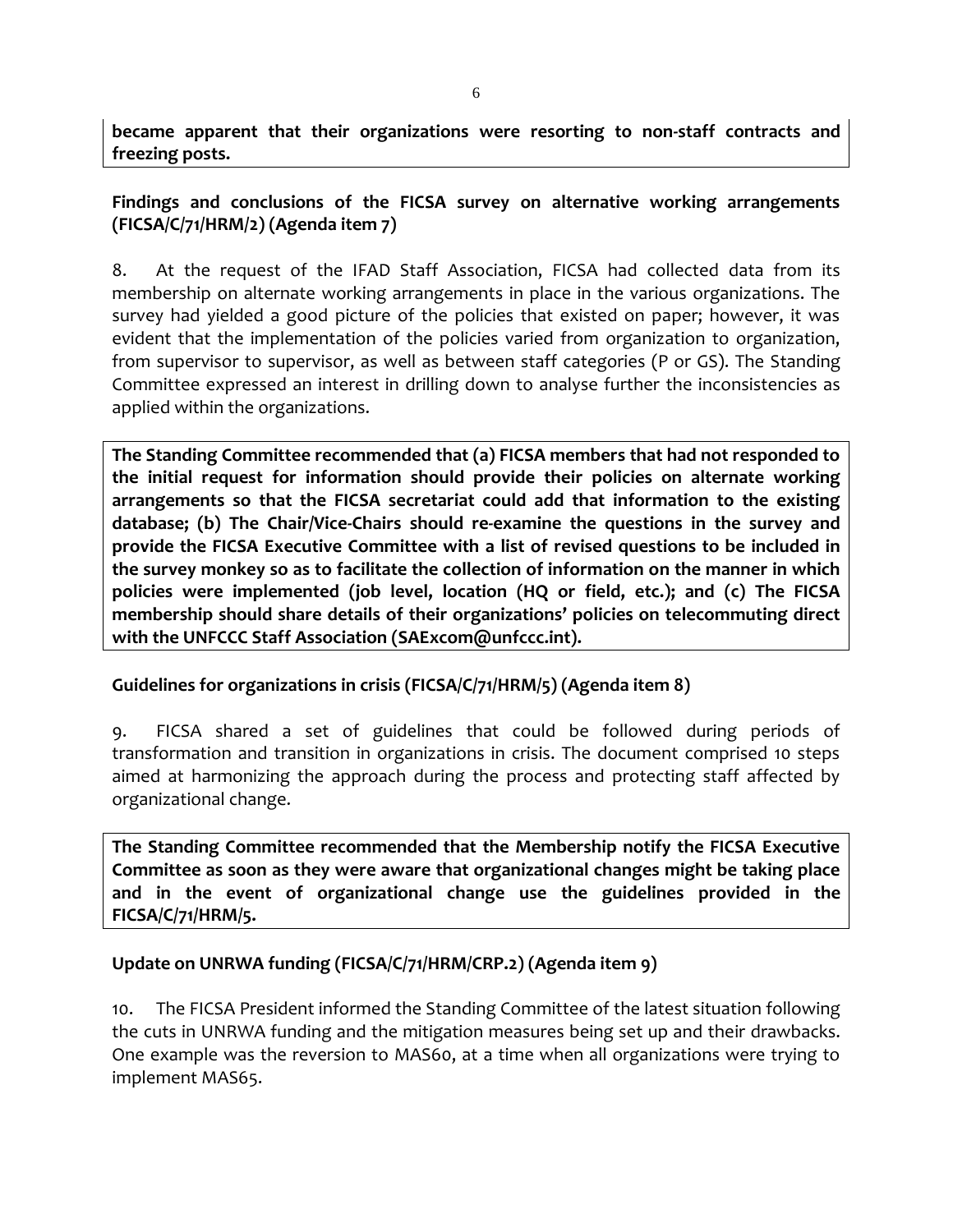**The Standing Committee recommended that FICSA Executive Committee write a letter to the UNRWA Director-General, with a direct input from the former FICSA President, Diab El-Tabari, addressing the issues arising from the decrease in UNRWA funding.**

**Requests for training in 2018 (Agenda item 10)**

**The Standing Committee recommended that the following training activities be conducted in 2018:** 

**(a) Workshop on whistle-blowing issues (Geneva) (CHF 4,000);** 

**(b) Job classification (ITU) (CHF 1,500); and**

**(c) Emotional intelligence in the workplace (Geneva) (CHF 2,000).**

**FICSA resolution on harassment (FICSA/C/71/HRM/3/Rev.1) (Agenda item 11)**

**The Standing Committee recommended that the resolution be issued as soon as possible.**

#### **Other business (Agenda item 12)**

*Parental leave*

11. A representative of FAO notified the SC that the FAO Administration no longer granted parental leave in cases of adoption. The FAO staff representatives would welcome any information that members could provide on their organizations' current parental leave policies.

**The Standing Committee recommended that (a) Parental leave be put on the Standing Committee's agenda for the 72nd session of the FICSA Council; and (b) FICSA members share information on their parental leave policy with their counterparts in FAO direct (UGSS@FAO.org).**

#### **Work of the Chair, Vice-Chairs and core group members**

12. Discussions arose on the need to use 'collaboration tools', viz. SharePoint, to facilitate communication in the work of the core groups.

**The Standing Committee recommended that the FICSA Executive Committee, together with the Chair/Vice-Chairs of the Standing Committee, look into 'collaboration tools' as a means of facilitating the work of core groups, chairs and vice chairs and informationsharing in general.**

# **Nomination of Standing Committee officers and core group members (Agenda item 13)**

13. Ms Lisa Villard (IAEA) was nominated as Chair and Mr Christopher Mason (WIPO) and Ms Marina Appiah (WHO/HQ Geneva) as Vice-Chairs.